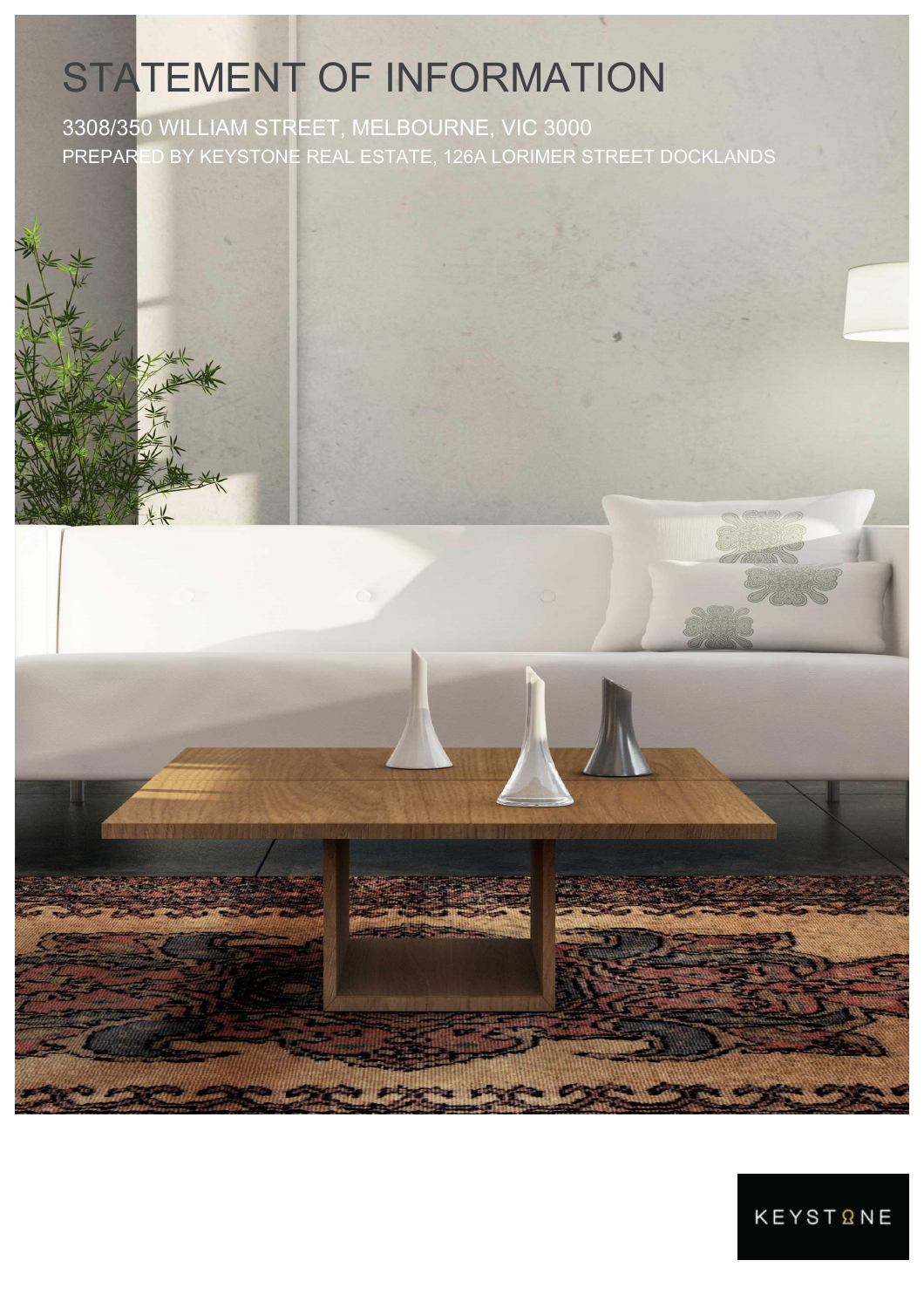## **STATEMENT OF INFORMATION**

**Section 47AF of the Estate Agents Act 1980**



## **MEDIAN SALE PRICE**



### **MELBOURNE, VIC, 3000**

**Suburb Median Sale Price (Unit)**

**\$538,400**

01 January 2020 to 31 December 2020

Provided by: pricefinder

## **COMPARABLE PROPERTIES**

These are the three properties sold within two kilometres of the property for sale in the last six months that the estate agent or agent's representative considers to be most comparable to the property for sale.



**This report has been compiled on 15/03/2021 by KEYSTONE REAL ESTATE. Property Data Solutions Pty Ltd 2021 - www.pricefinder.com.au**

© The State of Victoria. The State of Victoria owns the copyright in the Property Sales Data and reproduction of the data in any way without the consent of the State of Victoria will constitute a breach of the Copyright Act 1968 (Cth). The State of Victoria does not warrant the accuracy or completeness of the information contained in this report and any person using or relying upon such information does so on the basis that the State of Victoria accepts no responsibility or liability whatsoever for any errors, faults, defects or omissions in the information supplied.